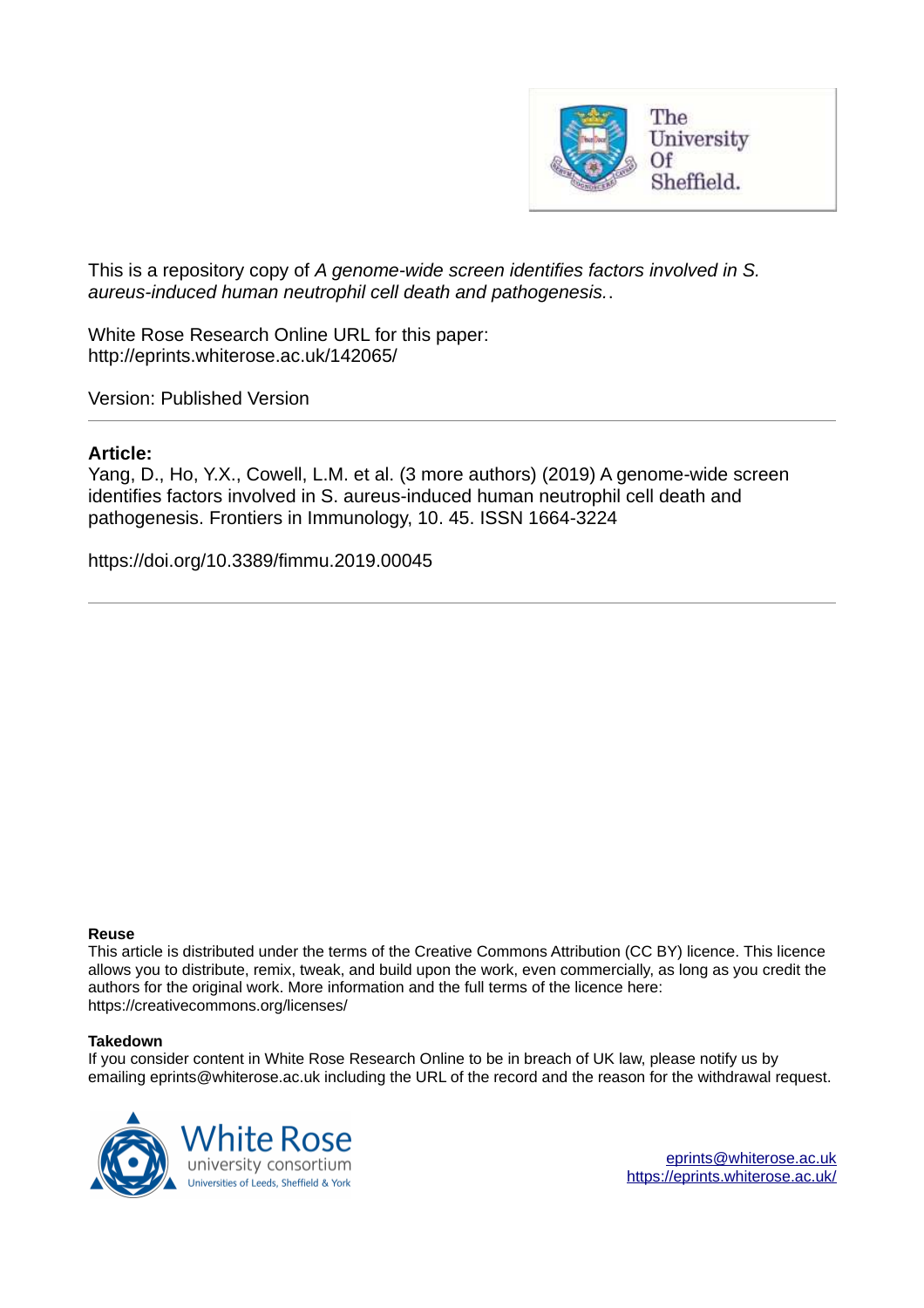



# [A Genome-Wide Screen Identifies](https://www.frontiersin.org/articles/10.3389/fimmu.2019.00045/full) Factors Involved in *S. aureus*-Induced Human Neutrophil Cell Death and Pathogenesis

Dingyi Yang <sup>1,2</sup>, [Yin Xin Ho](http://loop.frontiersin.org/people/676430/overview) <sup>1,2</sup>, [Laura M. Cowell](http://loop.frontiersin.org/people/636529/overview) <sup>1</sup>, [Iqra Jilani](http://loop.frontiersin.org/people/635984/overview) <sup>1</sup>, Simon J. Foster 2,3 and [Lynne R. Prince](http://loop.frontiersin.org/people/469979/overview) <sup>1,2</sup>\*

*<sup>1</sup> Department of Infection, Immunity and Cardiovascular Disease, University of Sheffield, Sheffield, United Kingdom, <sup>2</sup> Florey Institute, University of Sheffield, Sheffield, United Kingdom, <sup>3</sup> Department of Molecular Biology and Biotechnology, University of Sheffield, Sheffield, United Kingdom*

#### **OPEN ACCESS**

#### *Edited by:*

*Sudhanshu Shekhar, University of Oslo, Norway*

#### *Reviewed by:*

*Dane Parker, New Jersey Medical School, United States Victor J. Torres, New York University, United States Rabia Khan, University of Oslo, Norway*

> *\*Correspondence: Lynne R. Prince [l.r.prince@sheffield.ac.uk](mailto:l.r.prince@sheffield.ac.uk)*

#### *Specialty section:*

*This article was submitted to Microbial Immunology, a section of the journal Frontiers in Immunology*

*Received: 30 October 2018 Accepted: 09 January 2019 Published: 31 January 2019*

#### *Citation:*

*Yang D, Ho YX, Cowell LM, Jilani I, Foster SJ and Prince LR (2019) A Genome-Wide Screen Identifies Factors Involved in S. aureus-Induced Human Neutrophil Cell Death and Pathogenesis. Front. Immunol. 10:45. doi: [10.3389/fimmu.2019.00045](https://doi.org/10.3389/fimmu.2019.00045)*

*Staphylococcus aureus* is a commensal organism in approximately 30% of the human population and colonization is a significant risk factor for invasive infection. As a result of this, there is a great need to better understand how *S. aureus* overcomes human immunity. Neutrophils are essential during the innate immune response to *S. aureus*, yet this microorganism uses multiple evasion strategies to avoid killing by these immune cells, perhaps the most catastrophic of which is the rapid induction of neutrophil cell death. The aim of this study was to better understand the mechanisms underpinning *S. aureus-*induced neutrophil lysis, and how this contributes to pathogenesis in a whole organism model of infection. To do this we screened the genome-wide Nebraska Transposon Mutant Library (NTML) in the community acquired methicillin resistant *S. aureus* strain, USA300, for decreased ability to induce neutrophil cell lysis. Out of 1,920 *S. aureus* mutants, a number of known regulators of cell lysis (including the master regulators accessory gene regulator A, *agrA* and Staphylococcus exoprotein expression protein S, *saeS*) were identified in this blinded screen, providing validity to the experimental system. Three gene mutations not previously associated with cell death: *purB, lspA,* and *clpP* were found to be significantly attenuated in their ability to induce neutrophil lysis. These phenotypes were verified by genetic transductants and complemented strains. *purB* and *clpP* were subsequently found to be necessary for bacterial replication and pathogenesis in a zebrafish embryo infection model. The virulence of the *clpP* mutant was restored in a neutrophil-depleted zebrafish model, suggesting the importance of ClpP in mechanisms underpinning neutrophil immunity to *S. aureus*. In conclusion, our work identifies genetic components underpinning *S. aureus* pathogenesis, and may provide insight into how this commensal organism breaches innate immune barriers during infection.

Keywords: *Staphylococcus aureus*, neutrophils, cell death, methicillin resistant *S. aureus* (MRSA), zebrafish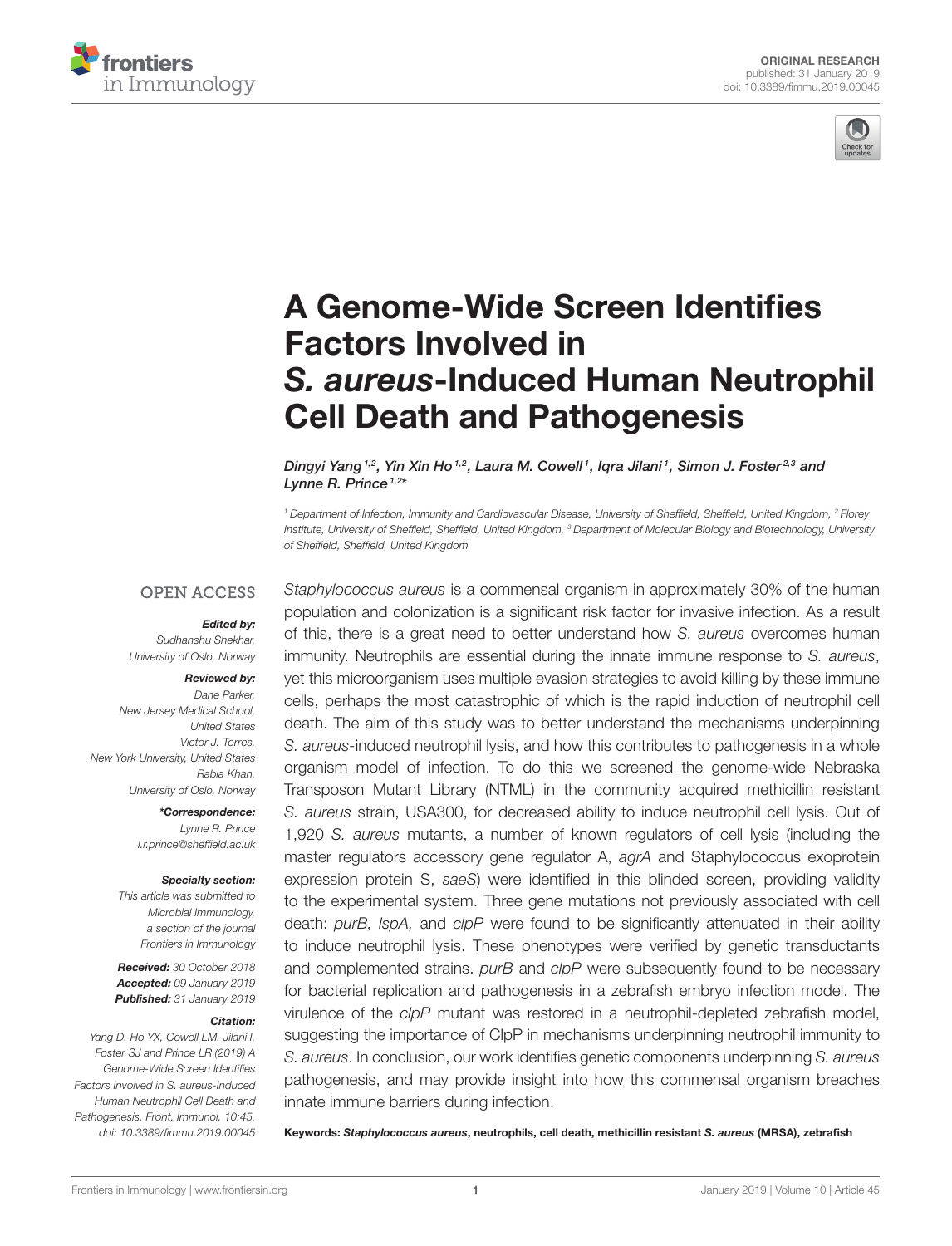# INTRODUCTION

Staphylococcus aureus has long been recognized as a highly adaptive and dangerous human pathogen, yet this microorganism colonizes the nose of ∼30% of the human population without any ill effects [\(1\)](#page-9-0). Highly virulent methicillin resistant S. aureus (MRSA) strains can also be carried asymptomatically by healthy individuals [\(2\)](#page-9-1). Interventions such as hospitalization or episodes of immunosuppression can result in invasive S. aureus infection, which can manifest in multiple forms from superficial skin abscesses to necrotising pneumonia or life-threatening bacteraemia. Colonization is a significant risk factor for pathogenic infection [\(3,](#page-9-2) [4\)](#page-9-3). Considering the speed and efficiency with which S. aureus acquires resistance to antibiotics, the shift from silent passenger to life-threatening pathogen is all the more concerning.

Neutrophils are a critical defense in controlling colonization and active infection with S. aureus [\(5,](#page-9-4) [6\)](#page-9-5). Yet this microorganism uses multiple evasion strategies to avoid killing by these innate immune cells [reviewed in [\(7\)](#page-9-6)]. Perhaps the most catastrophic of these strategies is the induction of neutrophil cell death. This not only eradicates a critical element of the early immune response, but also results in inflammation and tissue damage which intensifies disease. S. aureus has been shown to upregulate cell death pathway genes and promote neutrophil apoptosis as well as programmed necrosis [\(8–](#page-9-7)[10\)](#page-9-8). S. aureus also produces a number of cytolytic toxins including Panton-Valentine leukocidin (PVL), phenolsoluble modulins (PSMs), α-hemolysin, and the leukotoxin LukAB [\(11\)](#page-9-9). Cytolytic toxin production is intimately linked with pathogenesis, including in community-acquired MRSA (CA-MRSA) infection [\(12,](#page-9-10) [13\)](#page-9-11). Understanding host-pathogen interactions in the context of CA-MRSA is imperative since these strains spread rapidly between individuals and are able to cause disease in healthy people. The increased virulence of CA-MRSA has been attributed in part to its resistance to neutrophilmediated killing, including via the induction of neutrophil lysis [\(14\)](#page-9-12).

Previous studies have taken candidate approaches to the study of components involved in neutrophil lysis, which may have resulted in an incomplete picture of the genetics underpinning cell death. Here we have performed an unbiased genome-wide study to identify additional routes to neutrophil cell death. Using the NTML we have screened all non-essential S. aureus genes to identify genetic components that are involved in inducing neutrophil cell lysis. The NTML was created in the CA-MRSA strain USA300, and has been successfully applied in diverse phenotypic screens to identify genes involved in polymicrobial interactions, antimicrobial resistance, and pathogenicity [\(15–](#page-9-13)[18\)](#page-9-14). A high-throughput, flow cytometric human neutrophil cell death assay has revealed three genes (purB, lspA, and clpP) that are required for cell lysis. The role of these factors in disease has been determined using a zebrafish embryo model of infection. Our study has provided further evidence for the complex interaction between pathogen and host that determines disease outcome.

# MATERIALS AND METHODS

#### Bacterial Information and Culture

All S. aureus strains were grown in brain heart infusion (BHI) broth at 37◦C with aeration at 250 rpm unless otherwise stated. USA300 S. aureus strain JE2 was used as a positive control. NTML strains were cultured in liquid BHI in 96-well plates. Transductant and complement strains were grown on BHI agar plates followed by overnight inoculation in 250 ml BHI broth. Where required, selection for antibiotic resistance markers was carried out using the following concentrations: ampicillin (Amp,  $100 \mu$ g/ml); chloramphenicol (Cm,  $30 \mu$ g/ml); erythromycin (Ery, 2.5µg/ml); lincomycin (Lin, 12.5µg/ml); kanamycin (Kan, 50  $\mu$ g/ml); tetracycline (Tet, 5  $\mu$ g/ml). The NTML was acquired from the Network on Antimicrobial Resistance in S. aureus (NARSA) strain repository. The NTML was constructed based on USA300 FPR3757 chromosomal genome sequence mapped transposition of bursa aurealis from the delivery plasmid pBursa into the non-essential protein coding sequences of the wild-type JE2 strain [\(15\)](#page-9-13). Colony forming unit (CFU) count results were obtained using the Miles and Misra method [\(19\)](#page-9-15). Bacterial density was quantified by spectrophotometric reading at 600 nm (OD600) using a Jenway 6100 spectrophotometer. NTML strain OD600 was measured using a Perkin VICTOR x3 2030 plate reader, with orbital shaking for 0.2 s before reading.

## Genetic Transduction and Complementation

Staphylococcus aureus transduction was performed with Φ11 as described previously [\(20\)](#page-9-16). Transformation of S. aureus RN4220 and E. coli was carried out by electroporation based on previous methods [\(21,](#page-9-17) [22\)](#page-9-18). For genetic complementation, the lspA operon was amplified from JE2 genomic DNA with Phusion polymerase (NEB), using primers containing appropriate restriction sites (forward, GAATTCGTACGG GCCCGGGCTTACTTAACCTCCTTCTCC; reverse, CCA TGTAGGCCAAGTCAAATGAATAATTAAGTTCATATT TAATGTCAAAA). The pKASBAR-Kan<sup>R</sup>, a plasmid carrying an attP encoding site, was inserted with the PCR product to integrate the insert into the S. aureus genome via the attB site, in the presence of an integrase [\(23\)](#page-9-19). The plasmid providing integrase, pYL112 $\Delta$ 19, was propagated into S. aureus RN4220 strain. From RN4220, the insert was transduced into  $IspA$ and control strains. The  $clpP$  mutant and  $\Phi$ 85 complemented  $clpP^+$  strain in 8325 background were kindly provided by Knut Ohlsen [\(24\)](#page-9-20).

## Chemical Complementation

Chemical complementation of purB was conducted with adenine (20 mg/ml in 0.5 M HCl) and inosine (50 mg/ml in  $dH_2O$ ). A final concentration of  $20 \mu$ g/ml was achieved in BHI agar or RPMI (+10% FCS) media accordingly.

## Neutrophil Isolation and Culture

Human neutrophils were isolated by dextran sedimentation followed by plasma-Percoll gradient centrifugation from whole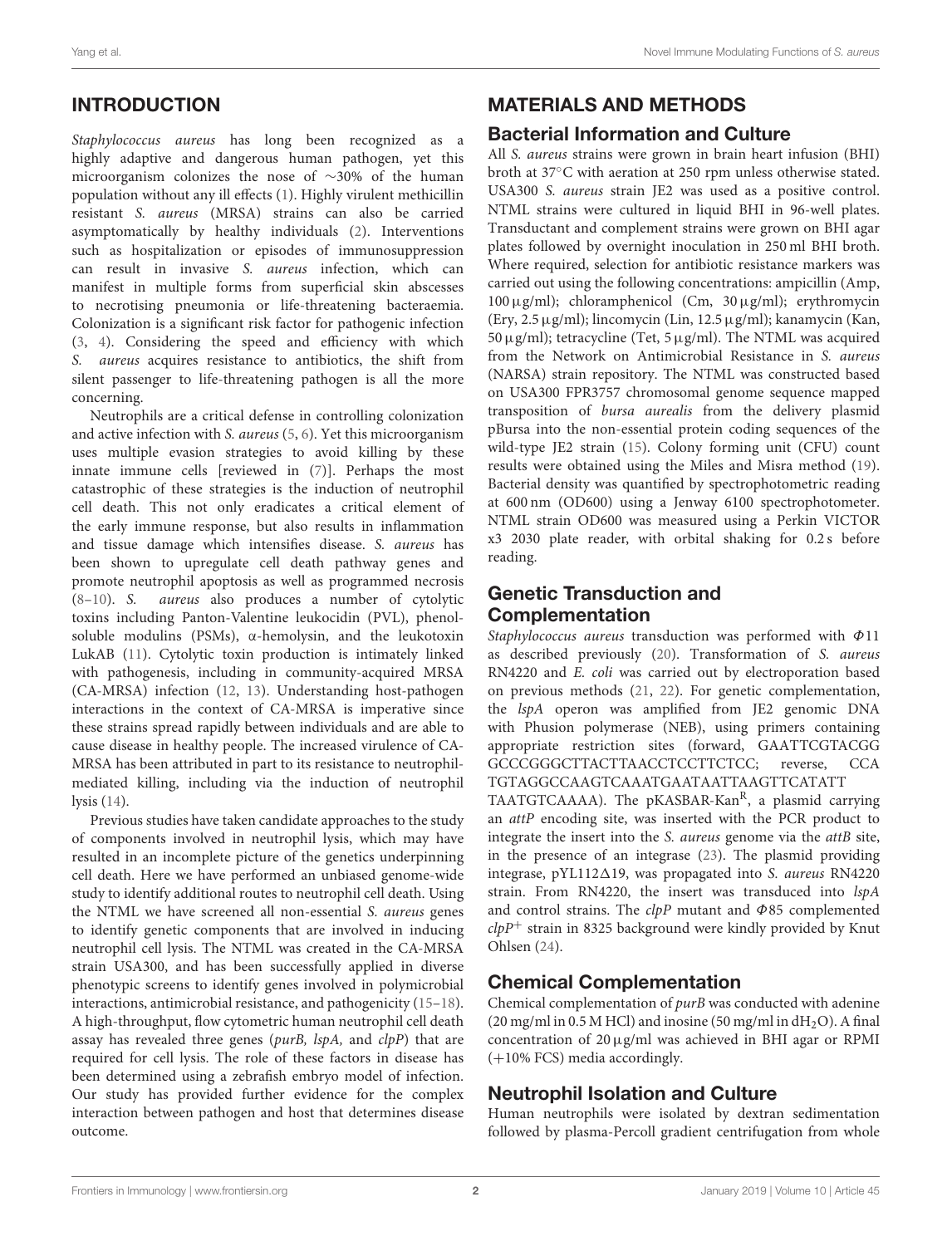blood of healthy volunteers as previously described [\(25,](#page-9-21) [26\)](#page-9-22). Written informed consent and ethical approval from the South Sheffield Research Ethics Committee (study number STH13927) were obtained. The purity of isolated neutrophils was determined from Diff-Quik (Sigma-Aldrich, St. Louis, MO) stained cytocentrifuge preparations by light microscopy. Neutrophils were suspended at  $5 \times 10^6/\text{ml}$  in RPMI 1640 (Thermo Fisher Scientific, Waltham, MA, United States) + 10% fetal calf serum (FCS, PromoCell, Heidelberg, Germany) and cultured in 96-well plates at  $37^{\circ}$ C, 5% CO<sub>2</sub>. Phagocytosis assays were performed by incubating neutrophils (in RPMI + 10% FCS) with S. aureus strains at a multiplicity of infection (MOI) of 10 for 1h after which they were cytocentrifuged (Cytospin, Shandon) onto microscope slides [\(27\)](#page-9-23). Cells were stained with Quik-Diff dyes and S. aureus visualized within neutrophils by oil immersion light microscopy. The phagocytic index was calculated using the following formula: (total number of engulfed bacteria/total number of neutrophils)  $\times$  (number of neutrophils containing bacteria/total number of neutrophils)  $\times$ 100.

#### Intracellular Killing Assay

Neutrophils (4.5  $\times$  10<sup>5</sup> cells/well) were infected with S. *aureus* at an MOI of 5 at 37 $\degree$ C, 5% CO<sub>2</sub> in RMPI + 10% FCS. The number of internalized viable S. aureus was determined after 30 min. Cells were centrifuged at 2000 RPM for 2 min, resuspended in 200 µl 1% saponin (in PBS), and incubated at RT for 10 min with constant vortexing to lyse neutrophils. The number of viable S. aureus in cell lysates was determined by the Miles and Misra method [\(19\)](#page-9-15). In parallel wells, lysostaphin (20µg/ml) was added for 30 min to kill extracellular S. aureus [\(28\)](#page-9-24). Viable intracellular S. aureus was determined after a further 60 min (120 min in total) as above.

#### NTML Neutrophil Cell Death Assay Screen

<span id="page-3-0"></span>NTML strains were grown overnight in 96-well plates containing BHI broth following which 10  $\mu$ l was sub-cultured into 190  $\mu$ l BHI for 3 h at 37 $\degree$ C. OD<sub>600</sub> measurements varied from 0.3 to 0.7. Cultures were centrifuged at 5,000 g for 10 min (RT) and pellets were resuspended in 200  $\mu$ l of RPMI (+10% FCS) for use in cell death assays. Five microliters of each strain were added to 2.5  $\times$  10<sup>5</sup> neutrophils in individual wells of a 96-well plate to achieve an MOI of 10. The following conditions were also included for each experiment: media control (neutrophils in RPMI  $+$  10% FCS) and JE2 (WT) challenge. Plates were incubated at 37 $\degree$ C, 5% CO<sub>2</sub> for 3h. Following this, 100 µl cold PBS containing ToPro-3 (100 nM) was added to each well and samples were immediately subjected to flow cytometry using an Attune Autosampler (ThermoFisher, Waltham, MA). To avoid lengthy plate reading times a maximum of two 96 well plates plus controls were assessed in any one experiment. Plates were acquired at a speed of 500 µl/min and stopped once 70 µl of each sample has been aspirated. Cell counts were automatically generated. Flow cytometric data was analyzed by FlowJo software (TreeStar, Ashland OR). FSC/SSC dot plot profiles of media control conditions were used to set a gate around viable neutrophils and absolute cell numbers were automatically enumerated in this gated region for all plots. Events in the viable gate were exclusively ToPro-3 negative (data not shown), verifying cell viability in this population. The genetic identity of mutant strains was not identified until after analysis was completed to avoid bias.

#### Lactate Dehydrogenase Assay (LDH) Cytotoxicity Assay

Neutrophils (4.5  $\times$  10<sup>5</sup> cells/well) were incubated in media  $(RPMI + 10\% FCS)$  alone or challenged with S. *aureus* strains at MOI of 5 for 3 h after which the cultures were centrifuged at 300 g for 5 min. LDH activity was quantified in 50  $\mu$ l supernatant using Pierce<sup>TM</sup> LDH Cytotoxicity Assay Kit, according to the manufacturer's instructions.

## Zebrafish Models of Infection

Zebrafish embryos <5 days postfertilization (dpf) are not protected under the Animals (Scientific Procedures) Act 1986, but all zebrafish work was carried out according to the details set out in Project License PPL 40/3574. London Wild Type (LWT) strains were maintained in E3 medium at 28◦C by following standard protocols and used for all experiments [\(29\)](#page-9-25). Embryos were dechorionated 1 day prior to bacterial injection. Zebrafish embryos at 24 hpf were anesthetized in 0.02% (w/v) tricaine for 8 min prior to bacterial injection. The stock solution of 0.4% (w/v) 3-amino benzoic acid ester tricaine (Sigma-Aldrich) was made in 20 mM tris-HCl (pH 7). S. aureus was microinjected into the circulation valley located ventral to the yolk sac as described previously [\(29\)](#page-9-25). The inoculum was determined retrospectively by Miles and Misra method. Zebrafish viability was determined by visual assessment based on cessation of heartbeat and circulatory flow, and assessed at time points of 20, 26, 44, 50, 68, 74, and 92 h post-injection. Bacterial growth was assessed from homogenized embryos plated onto BHI agar.

# Morpholino Oligonucleotide Depletion of **Neutrophils**

Morpholino oligonucleotides to  $pu.1$  (sequence  $5'-3'$ : GATATACTGATACTCCATTGGTGGT) were microinjected into the yolk sac of embryos within 30 min of fertilization (1–4 cell stage) [\(29,](#page-9-25) [30\)](#page-10-0). Infection studies were carried out as described above. All survival studies and morpholino data were collected over 3 independent experiments, each comprising of 30 (morpholino and survival studies) or 120 (bacterial growth studies) embryos per group.

## Statistical Analysis

The Kaplan-Meier method was used to generate survival curves.

The log-rank (Mantel Cox) test was performed to compare survival curves of different strains. All statistical analysis was completed by GraphPad Prism Version 6.0 by one-way ANOVA or as otherwise stated. Significant differences were indicated as: \* $p < 0.05$ , \*\* $p < 0.01$ , \*\*\* $p < 0.001$ , ns, notsignificant.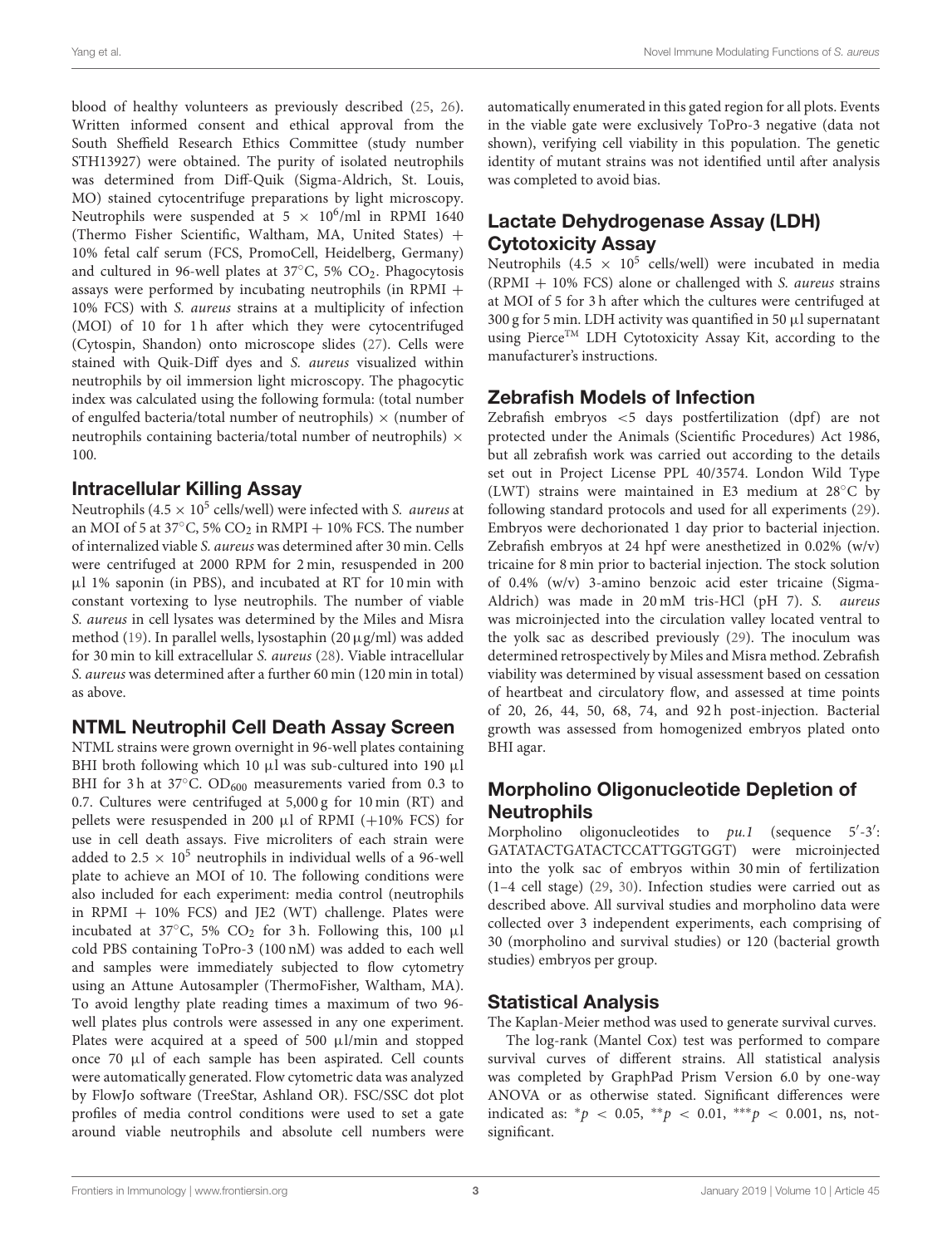#### RESULTS

## Establishing a High-Throughput *S. aureus*-Induced Neutrophil Lysis Screen

We took an unbiased approach to identifying novel genes related to the induction of neutrophil cell death by highthroughput and blinded screening of a genome-wide S. aureus mutant library. Neutrophils were infected with individual NTML strains in 96-well plates at MOI 10 for 3 h following which they were subjected to flow cytometry (**[Figure 1](#page-3-0)**). A total of 1,920 strains were assayed across 20 plates (IDs: 1A-5D) over 11 non-consecutive days and 5 independent neutrophil donors (not pooled). Media treated and JE2 (WT) infected controls were included for each experiment. The absolute number of neutrophils was automatically calculated by an Attune flow cytometer for each strain. **[Figure 2](#page-4-0)** shows the gating strategy [based on known neutrophil FSC/SSC profiles [\(31\)](#page-10-1)] used to determine the viable neutrophil population. Events outside the rectangular gate include cell debris and contaminating mononuclear and red blood cells. Viable neutrophils in media control treated conditions typically comprised between 80 and 90% of the total events (**[Figure 2A](#page-4-0)**), which equated to absolute numbers of  $28,944 \pm 2,212$  (mean  $\pm$  SEM) across all experiments. A profound loss of viable neutrophils was seen in JE2 infected samples where absolute numbers equated to  $14,936 \pm 2,171$ (mean ± SEM) across all experiments. **[Figure 2B](#page-4-0)** shows dot plots of 4 representative NTML strains, showing 2 strains (L-lactate permease; lctP and ABC transporter ATP-binding/permease protein; SAUSA300\_2375) that induced neutrophil cell death at comparable levels to JE2, and 2 "hit" strains (maltose ABC transporter, permease protein, ganP, and ABC transporter, permease protein, vraG) that were attenuated in their ability to induce neutrophil cell death. The attenuated strains have a greater number of events in the viable gated region compared to JE2. For each 96-well plate, the mean and 2 standard deviations from the mean (+2 STDEV) viable neutrophil number for all NTML strains were calculated (**[Figure 2C](#page-4-0)** presents representative data from a single plate, 1A) and a box is drawn around strains identified as hits. A number of strains resulted in increased neutrophil lysis, where viable neutrophils were almost undetectable. While this is of great interest, and may reflect a loss of a negative regulatory mechanism of cell death, we did not further pursue these mutants, since our objective was to identify genes that played a positive role in the induction of neutrophil lysis. As a measure of screen robustness and "hit" sensitivity we were able to identify genes required for neutrophil lysis including the master regulators saeS and agrA [\(32,](#page-10-2) [33\)](#page-10-3), both of which resulted in increased numbers of viable neutrophils (**[Figure 2D](#page-4-0)**).

#### The *S. aureus* Genes *purB, lspA,* and *clpP* Regulate Neutrophil Lysis

The objective of this screen was to identify genetic mutations that resulted in a defect in neutrophil cell death. Attenuated strains were identified as those with a viable neutrophil count  $> +2$ STDEV of the plate mean and/or as those with a visibly different FSC/SSC profile (see **[Figure 2D](#page-4-0)**). This latter strategy was adopted in order to maximize the number of hits identified in this initial screen round. Any false positives among these would be weeded out in the subsequent focused screen. 118 NTML strains were taken forward into a second round of focused screening, where each strain (incubated with neutrophils at MOI 10 for 3 h as per the primary screen) was tested in 3 independent experiments and presented as a box and whiskers plot (**[Supplemental Figure 1](#page-9-26)**). As in the primary screen, attenuated hits were identified based

<span id="page-4-0"></span>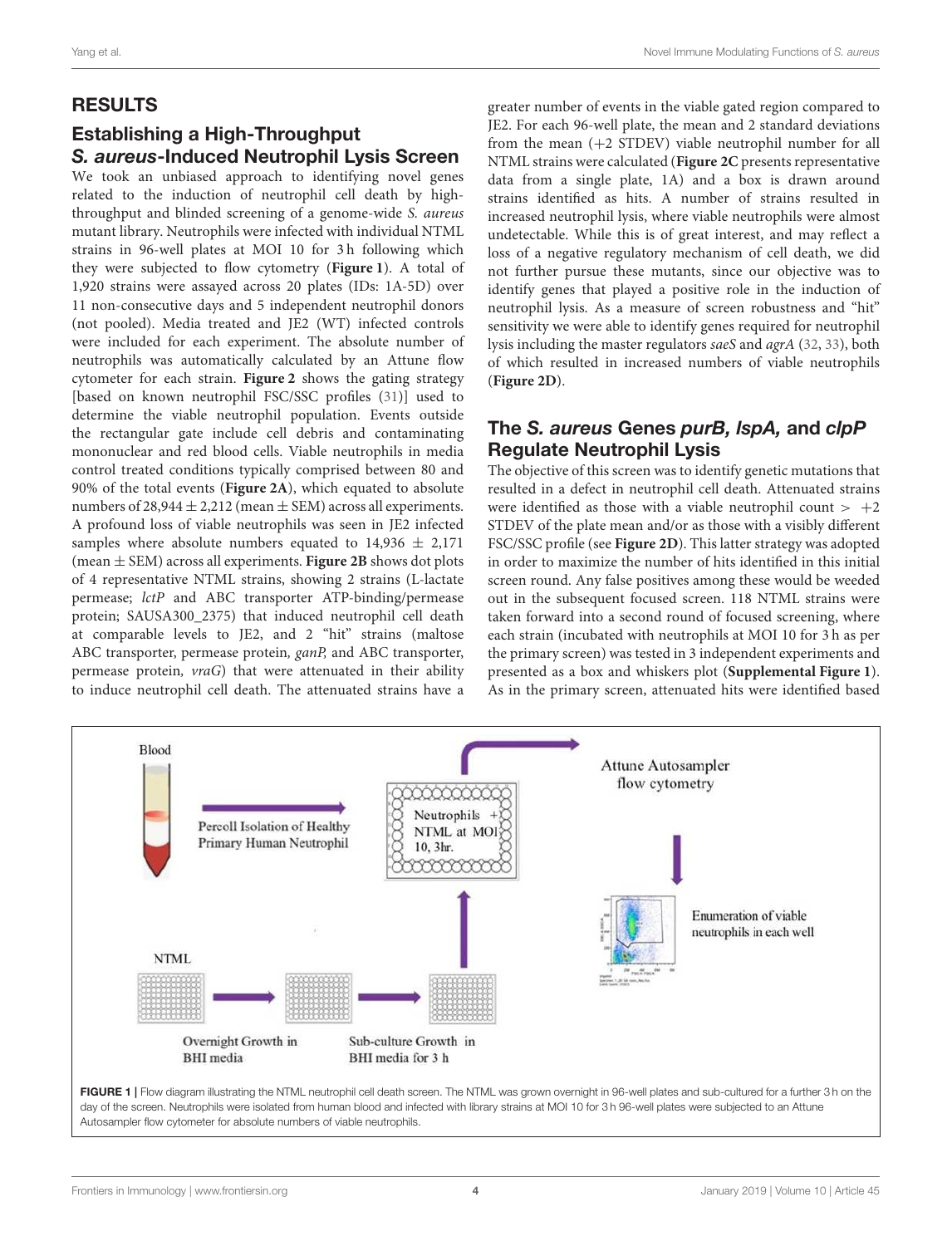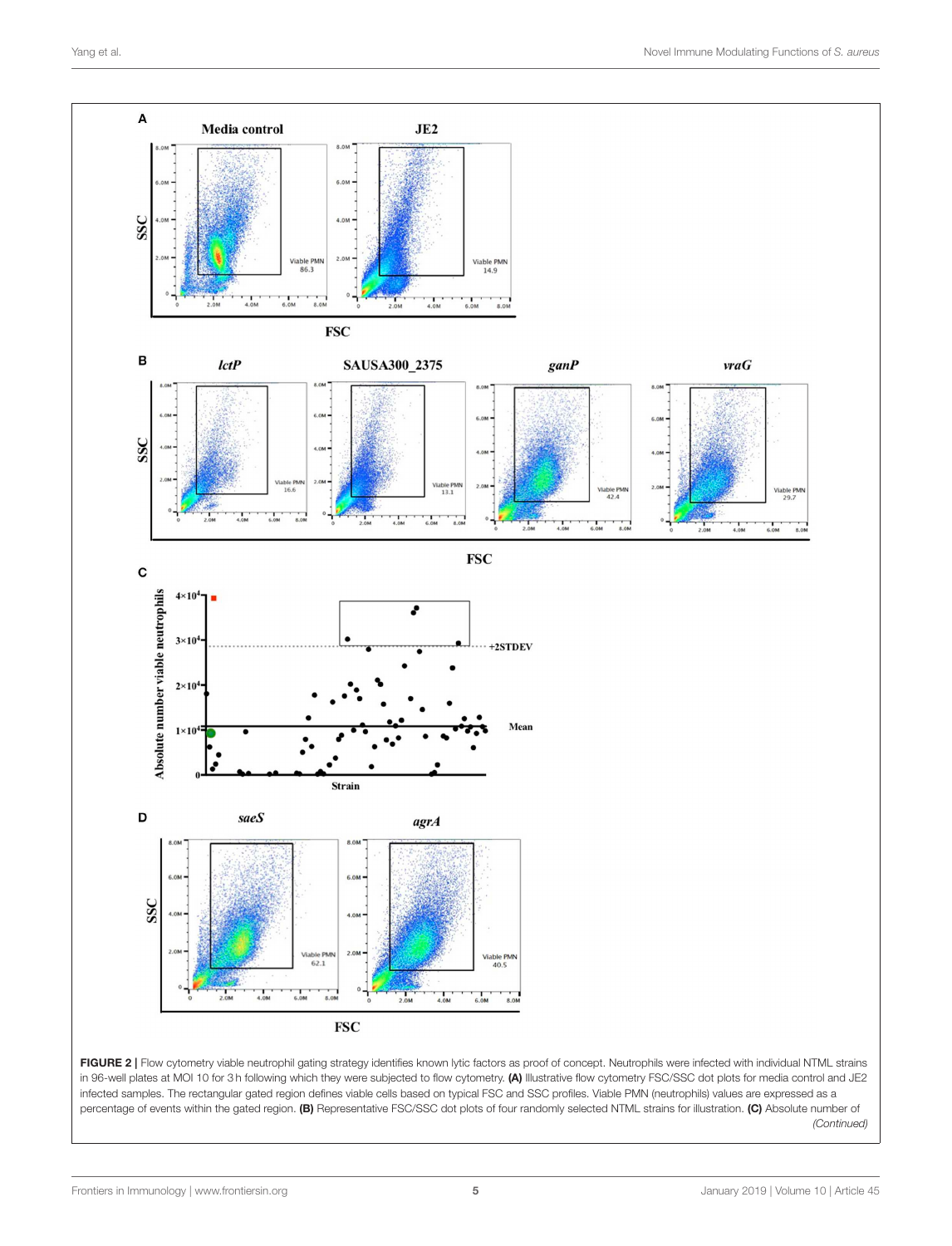FIGURE 2 | viable neutrophils is calculated from viable gated region for each strain and plotted by strain (solid circles represent individual strains). Panel shows data from a single plate for illustration. Mean of all NTML strains (solid line) and mean +2 STDEV (dotted line) is shown. Open icons denote media treated (red square) and JE2-infected (green circle) controls for comparison. The rectangular box is drawn around strains identified as "hits." (D) FSC/SSC dot plots of "hits" *saeS* and *agrA* mutant strains showing increased viable neutrophils compared to JE2 infected samples. Data is generated from a single representative experiment.

on viable cell number  $> +2$  STDEV of the plate mean. Thirty four strains were found to be attenuated (**[Supplemental Table 1](#page-9-26)**). Strains were ranked based on the level of attenuation, that is to say the more viable neutrophils remaining, the greater the attenuation, and listed in descending order. As expected, some of the most attenuated strains included mutations in genes known to be profound modulators of neutrophil death, including leukocidins, saeS, and agrA. Note inclusion of the genes: ganP and vraG as highlighted in **[Figure 2B](#page-4-0)**. To determine whether the attenuated neutrophil lysis was due to a bacterial growth defect and therefore reduced MOI, the number of viable neutrophils was correlated with  $OD_{600}$  following 3h growth in BHI. There was no correlation between number of viable neutrophils and OD<sub>600</sub> (**[Supplemental Figure 2](#page-9-26)**), suggesting the extent of the attenuation was not because of differences in MOI.

<span id="page-6-0"></span>Of the attenuated strains identified in the second screen, 17 of the most attenuated mutants were further validated in transduction studies. To do this the transposon insert for each strain identified in the screen was transduced back into the parent strain (S. aureus JE2) and transductants were rescreened to establish that the mutant phenotype was specifically associated with each Tn insertion. Neutrophils were infected with transductants at an MOI 10 for 3h and viable neutrophils enumerated by flow cytometry as above. Transductants (3 clones of each mutation) of 5 original mutants were attenuated  $(> +2STDEV)$  of the WT strain, JE2) including the known cytolytics lukAB and saeS, as well as adenylosuccinate lyase (purB) and the ATP-dependent Clp protease proteolytic subunit (ClpP, **[Figure 3A](#page-6-0)**). ClpP in addition to the lipopeptidase lspA, which was moderately attenuated, were taken further into genetic complementation studies. Genetic complements of  $\text{lspA}$  and  $\text{clpP}$  (indicated by  $^+$ ) were able to induce neutrophil cell lysis to levels comparable to JE2 (**[Figure 3B](#page-6-0)**,  $^*p$  < 0.05 mutant vs. complement). The integration of empty pKB had no effect on neutrophil lysis. Representative flow cytometry plots showing FSC/SSC profiles and viable neutrophils are shown in **[Supplemental Figures 3A–D](#page-9-26)**. To determine neutrophil lysis by an alternative method, we performed an LDH assay and show that clpP and purB, but not *lspA* resulted in significantly attenuated cytotoxicity (**[Supplemental Figure 3E](#page-9-26)**). The lack of attenuation by lspA in this assay may reflect membrane damage leading to leakage of LDH, but without complete cell lysis (as indicated by flow cytometry plots that are consistent with intact cells, **[Supplemental Figure 3B](#page-9-26)**). Since PurB is required for purine synthesis, the *purB* mutant was chemically complemented by the addition of adenine and inosine to BHI agar during overnight growth of S. aureus and/or during neutrophil infection. The presence of adenine and inosine to BHI had no effect on neutrophil viability. Addition of adenine and inosine to RPMI during the infection partially restored the ability of the purB mutant to induce neutrophil cell lysis, although this was not statistically significant (**[Figure 3C](#page-6-0)**). This indicates that S. aureus-induced neutrophil cell death is dependent on purines and highlights the specific requirement of purines during the infection period. Phagocytosis assays revealed the *clpP* mutant was phagocytosed significantly less avidly than the purB and lspA mutants (**[Figure 4A](#page-7-0)**), but all strains were killed equally well by human neutrophils (**[Figure 4B](#page-7-0)**). This suggests that the attenuation in neutrophil cell death is not a result of altered killing of S. aureus.

#### PurB and ClpP Are Necessary for Bacterial Replication and Pathogenesis in a Zebrafish Embryo Infection Model

Since *clpP*, *lspA*, and *purB* mutants were defective in causing neutrophil lysis and therefore may not overcome neutrophil defenses during infection, we hypothesized these strains would have altered pathogenicity *in vivo*. To test this, mutants were studied in a zebrafish embryo infection model [\(29\)](#page-9-25). Survival rate in PBS injected embryos was >90% (data not shown). As expected, infection with JE2 resulted in profound embryo death (**[Figures 5A,B](#page-7-1)**, solid line). The lspA mutant (dotted line) caused significant mortality at rates comparable to JE2 (**[Figure 5A](#page-7-1)**). In contrast, purB and clpP mutants (dashed lines) failed to kill embryos, with almost maximum survival at 92 h (**[Figures 5A,B](#page-7-1)**). To determine whether a phagocyte response was critical for host immunity to strains, myeloid cells were depleted in zebrafish embryos with a morpholino to pu.1 [\(30,](#page-10-0) [34\)](#page-10-4). Consistent with previous studies [\(34\)](#page-10-4), depletion of neutrophils increased the speed at which embryos died following infection with JE2 with >95% embryos dead by 24 h (**[Figure 5C](#page-7-1)**). Compared to JE2, all mutants delayed embryo death by 24 h but with the exception of purB, all went on to completely overcome the zebrafish by 48 h. The *clpP* mutant was able to mount an overwhelming infection in the absence of neutrophils but not in the presence of neutrophils which suggests neutrophils are key in the control of this strain.

To define whether increased zebrafish survival was associated with lack of bacterial replication, CFU counts from viable and dead embryos were determined. CFU counts of up to  $10<sup>7</sup>$  were recovered from dead embryos infected with JE2, even at early timepoints, indicating rapid replication in vivo (**[Figure 6A](#page-8-0)**). For mutants that were less efficient at killing zebrafish (clpP and purB), CFU counts in both dead and viable zebrafish were markedly lower at between  $10^2$  and  $3 \times 10^5$  ([Figures 6B,C](#page-8-0)). The results suggest that clpP and purB mutants had limited capacity to replicate within embryos, and were therefore unable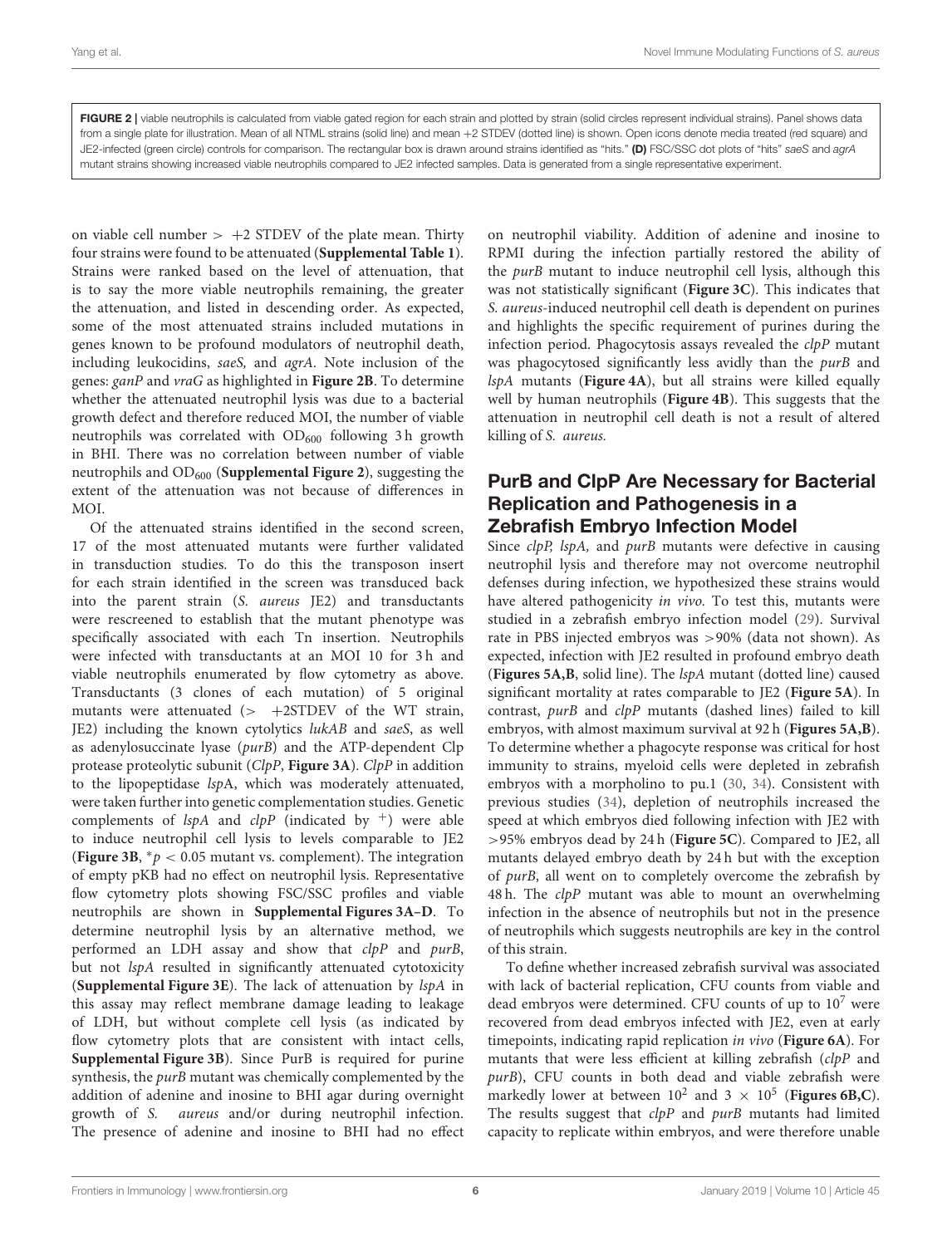

<span id="page-7-0"></span>10 for 3 h. JE2 and *lspA* transductant was also incubated in the presence empty pKasbar plasmid (pKB) (*n* = 6). (C) Chemical complementation of *purB* mutant was performed by addition of both inosine and adenine (I/A) to solid BHI agar during bacterial growth or RPMI media during neutrophil infection (indicated by single +) or both (indicated by double ++) at a final concentration of 0.02 mg/ml. The absence of I/A in RPMI or BHI is indicated by (−). Neutrophils were incubated with *S. aureus* for 3h at MOI 10 and viable neutrophils enumerated ( $n = 3$ ). Data expressed at mean  $\pm$  SEM and analyzed by ANOVA with Bonferoni post-test  $\gamma p < 0.05$ , \* $p < 0.01$ . Comparisons were between JE2 and transductant (A) or as indicated (B,C).

to overcome the zebrafish. As seen in other zebrafish bloodstream infection models, none of the S. aureus strains were completely cleared from any viable embryo over the timecourse studied [\(29\)](#page-9-25).

#### **DISCUSSION**

The importance of neutrophils both in the control of colonization and during active S. aureus infection makes them an ideal target for bacterial immune evasion strategies [\(5,](#page-9-4) [6\)](#page-9-5). Preserving neutrophil function during infection by preventing S. aureus-induced cell death is therefore an attractive

<span id="page-7-1"></span>therapeutic strategy and here we describe three genes (purB, clpP, and lspA) with previously unidentified roles in neutrophil cell death. Mutations in two of these genes, purB and clpP, led to significantly reduced pathogenesis in a zebrafish model of infection. Virulence for clpP but not purB was restored by depleting neutrophils in zebrafish. Our work suggests that ClpP is a key element of S. aureus pathogenicity and therapeutically targeting ClpP may improve outcome during S. aureus infections  $(35-37)$  $(35-37)$ .

Staphylococcus aureus is well-known to cause a lytic or necrotic like neutrophil cell death via factors that directly damage the cell [\(38–](#page-10-7)[41\)](#page-10-8). It is unlikely however that any of the gene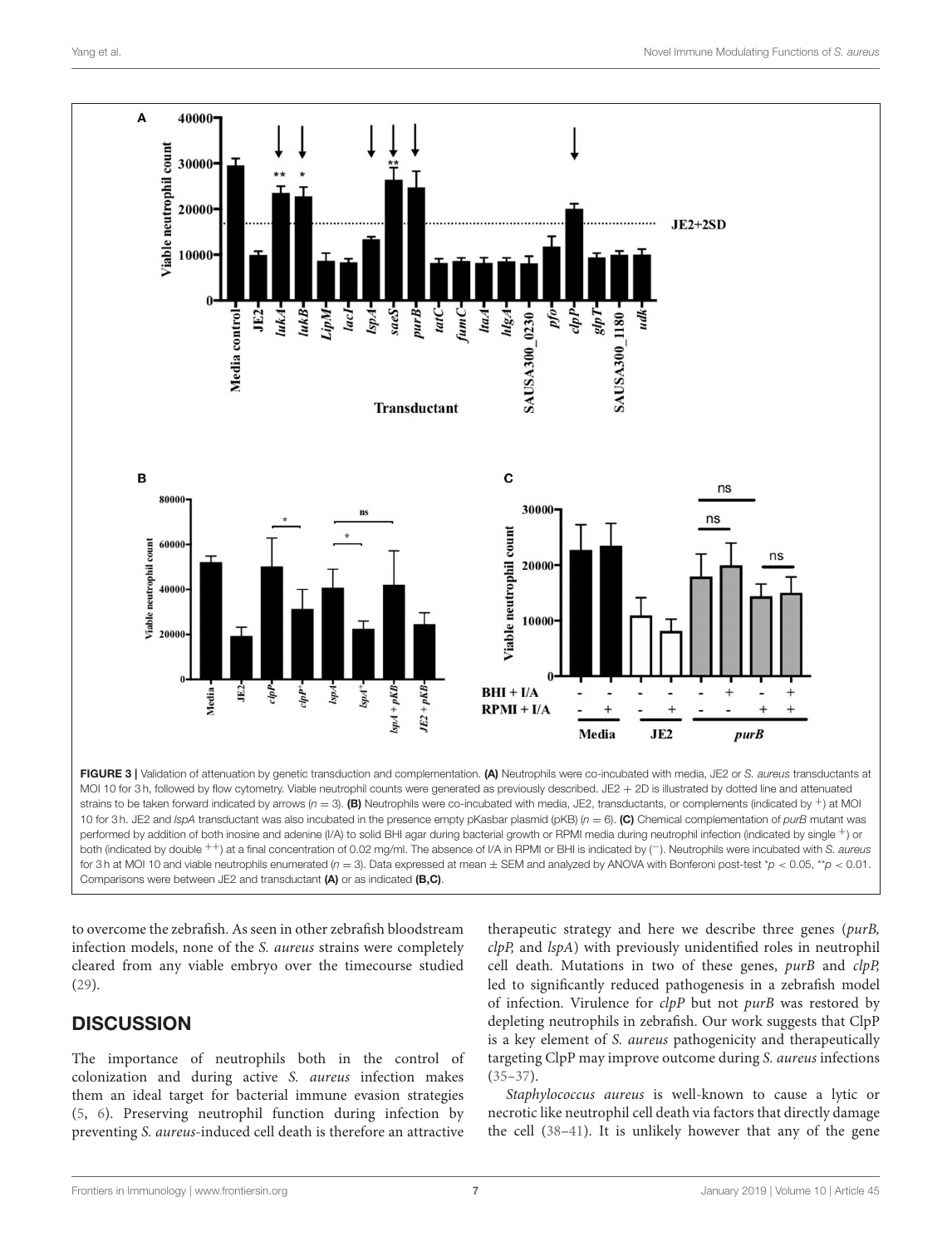

*ClpP, purB,* or *lspA* strains at MOI 5 and an intracellular killing assay performed. Graph shows % killing of *S. aureus* by calculating the reduction in the number of viable bacteria at 120 min compared to 30 min for each strain. Data expressed as mean  $\pm$  SEM ( $n = 3$ ). Data were analyzed by ANOVA with Bonferoni post-test \*\*\**p* < 0.001.

<span id="page-8-0"></span>products identified in our study are directly lytic to neutrophils. In the case of PurB, a deficiency in purine biosynthesis and therefore a failure to replicate and express virulence factors in a nutrient poor environment is likely to explain the reduction in neutrophil lysis. This was in part confirmed by the addition of adenine and inosine during infection of neutrophils, which partially increased neutrophil lysis. S. aureus purB mutants have been recently shown by our group to have reduced pathogenesis, and purA mutants were found to be attenuated in a S. aureus murine abscess study [\(16,](#page-9-27) [42\)](#page-10-9). In support of this we observed an attenuated phenotype of the *purA* mutant in the primary screen and this was taken forward into the secondary screen. The level attenuation however, was not as robust as purB and therefore was not carried forward into further studies.<underline  $>$ We found the attenuated virulence of the *purB* mutant in



zebrafish was unaffected by the absence of neutrophils. This further suggests that a fundamental deficiency to replicate, rather than a failure to overcome innate immunity, was the cause of the attenuation.

The lipoprotein signal peptidase product of lspA is localized in the bacterial membrane and required for biogenesis of bacterial lipoproteins [\(43\)](#page-10-10). Lipoproteins themselves can play essential roles in host-pathogen interactions, for example as pathogen associated molecule patterns (PAMPs) acting via TLRs [\(44](#page-10-11)[–46\)](#page-10-12). Bacterial lipoproteins can induce apoptosis in other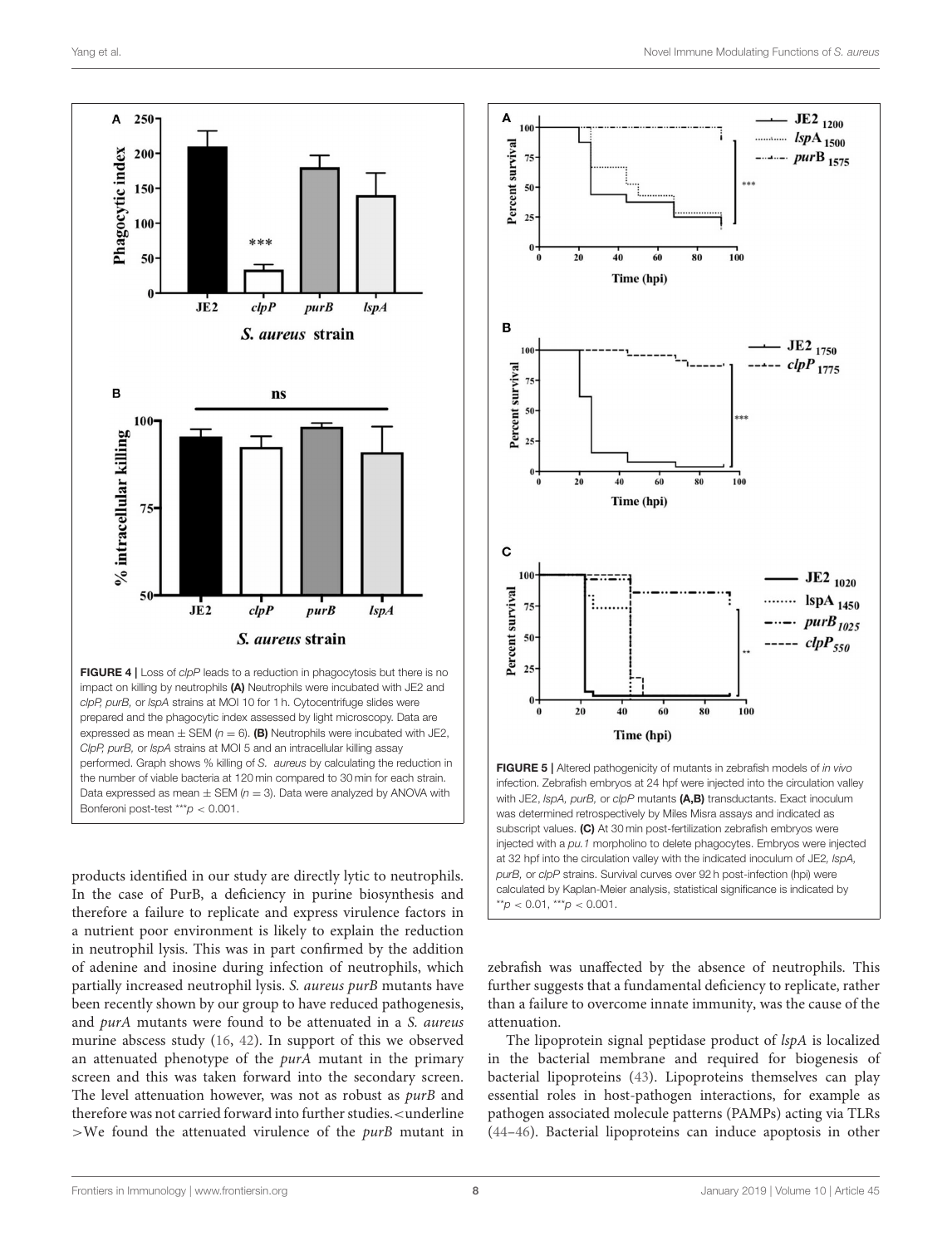<span id="page-9-3"></span><span id="page-9-2"></span><span id="page-9-1"></span><span id="page-9-0"></span>

<span id="page-9-12"></span><span id="page-9-11"></span><span id="page-9-10"></span><span id="page-9-9"></span><span id="page-9-8"></span><span id="page-9-7"></span>cell types [\(47\)](#page-10-13). Although we measure a non-apoptotic cell death in this study, it is conceivable that activation of an apoptosis programme by lipoproteins in concert with other death inducing toxins may lead to an overall net effect of lysis and therefore by removing lipoproteins a lytic pathway is prevented. Failure to mature lipoproteins due to loss of LspA or other peptidases has previously been shown to impair growth and pathogenicity, but our study is the first to describe a specific immune modulating role for LspA in S. aureus [\(44,](#page-10-11) [48\)](#page-10-14). In murine models of S. *aureus* infection an *lsp* mutant failed to induce disease [\(44\)](#page-10-11) but we show no attenuation in zebrafish embryos. Since S. aureus has evolved as a human associated organism it is possible that this tropism may extend to the targets of LspA, explaining the species specificity of the observed effect.

<span id="page-9-27"></span><span id="page-9-26"></span><span id="page-9-13"></span>The principal function of Clp proteases is protein degradation, although they are associated with a number of physiological processes [\(36\)](#page-10-15). ClpP mutants are highly susceptible to stress and the attenuated phenotype caused by the  $clpP$  mutant in our study may be due to lack of stress adaptation in the neutrophil phagosomal environment. S. aureus is adept at escape from the richly anti-microbicidal phagosome [\(49,](#page-10-16) [50\)](#page-10-17). ClpP deficient Legionella pneumophila fails to escape from the endosome-lysosomal pathway in a macrophage cell line and S. aureus mutants are unable to replicate intracellularly [\(35,](#page-10-5) [51\)](#page-10-18). Interestingly this has also been shown for lspA in Listeria monocytogenes [\(52\)](#page-10-19). It is possible that containment within the neutrophil phagosome may prevent post-phagosomal cell lysis for these mutants, but further studies are required. The clpP mutant was not phagocytosed as readily, which may be as a result of an impairment in lipoprotein-dependent recognition by neutrophils, leading to a reduction in post-phagocytic cell lysis.

<span id="page-9-20"></span><span id="page-9-19"></span><span id="page-9-18"></span><span id="page-9-17"></span><span id="page-9-16"></span><span id="page-9-15"></span><span id="page-9-14"></span><span id="page-9-6"></span><span id="page-9-5"></span><span id="page-9-4"></span>ClpP regulates the expression of a number of bacterial virulence factors such as hemolysin, which may in part account for the attenuation in neutrophil cell death seen in our study [\(24,](#page-9-20) [53\)](#page-10-20). As a result,  $clpP$  mutants are found to be less virulent in animal models [\(53,](#page-10-20) [54\)](#page-10-21). We also show attenuation in vivo, where the  $clpP$  mutant fails to replicate in zebrafish embryos, and which is supported by others that demonstrate a failure to replicate in the host [\(35\)](#page-10-5). A growing number of studies highlight the therapeutic potential of targeting ClpP. A recent study describes a selective, small-molecule inhibitor of ClpP, identified via high-throughput screening and which attenuates virulence in mouse models of S. aureus USA300 infection [\(55\)](#page-10-22). Our work and others suggest therapeutically targeting ClpP may have great promise in treating invasive S. aureus infections. In conclusion, our work identifies genetic components underpinning S. aureus pathogenesis and provides further evidence for the complex interaction between pathogen and host. These findings provide a greater insight into how this commensal organism breaches innate immune barriers during infection.

#### <span id="page-9-25"></span><span id="page-9-24"></span><span id="page-9-23"></span><span id="page-9-22"></span><span id="page-9-21"></span>AUTHOR CONTRIBUTIONS

DY, SF, and LP wrote the manuscript. DY, YH, IJ, and LC performed the experiments. All authors contributed to experimental design and data analysis.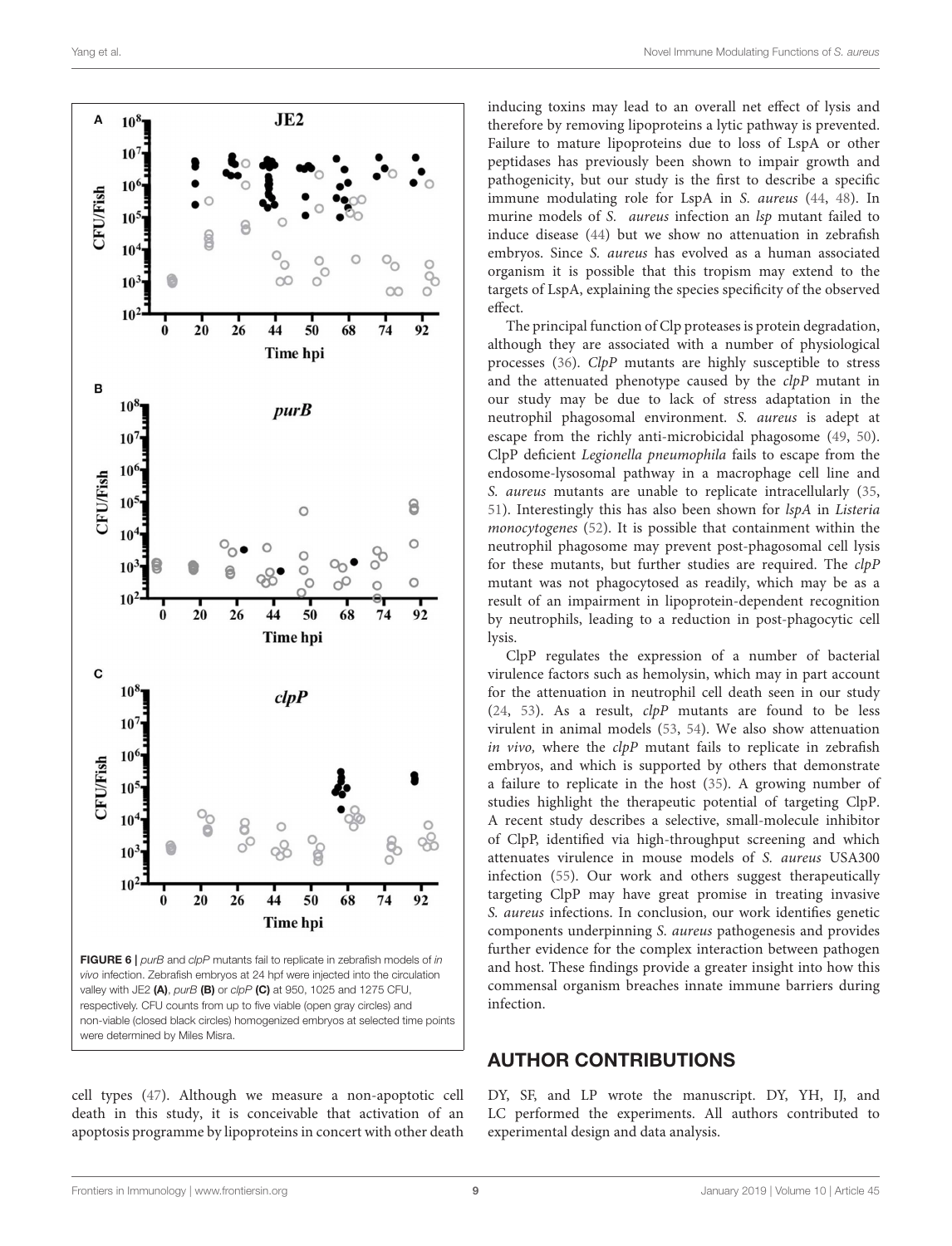#### <span id="page-10-0"></span>FUNDING

<span id="page-10-1"></span>This work was funded by the University of Sheffield 2022 Futures Program.

#### <span id="page-10-2"></span>ACKNOWLEDGMENTS

<span id="page-10-3"></span>We are grateful to volunteers who donated blood to this study, and the use of the Bateson Centre aquarium at the University of Sheffield. We thank Kenneth Bayles for providing the NTML,

#### <span id="page-10-4"></span>**REFERENCES**

- <span id="page-10-5"></span>1. Graham PL III, Lin SX, Larson EL. A U.S. population-based survey of Staphylococcus aureus colonization. Ann Intern Med. (2006) 144:318–25. doi: [10.7326/0003-4819-144-5-200603070-00006](https://doi.org/10.7326/0003-4819-144-5-200603070-00006)
- <span id="page-10-15"></span>2. Bradley SF. MRSA colonisation (eradicating colonisation in people without active invasive infection). BMJ Clin Evid. (2015) 2015:0923.
- <span id="page-10-6"></span>3. Safdar N, Bradley EA. The risk of infection after nasal colonization with Staphylococcus aureus. Am J Med. (2008) 121:310–5. doi: [10.1016/j.amjmed.2007.07.034](https://doi.org/10.1016/j.amjmed.2007.07.034)
- 4. Kluytmans J, van Belkum A, Verbrugh H. Nasal carriage of Staphylococcus aureus: epidemiology, underlying mechanisms, and associated risks. Clin Microbiol Rev. (1997) 10:505–20. doi: [10.1128/CMR.10.3.505](https://doi.org/10.1128/CMR.10.3.505)
- <span id="page-10-7"></span>5. Rigby KM, DeLeo FR. Neutrophils in innate host defense against Staphylococcus aureus infections. Semin Immunopathol. (2012) 34:237–59. doi: [10.1007/s00281-011-0295-3](https://doi.org/10.1007/s00281-011-0295-3)
- 6. Archer NK, Harro JM, Shirtliff ME. Clearance of Staphylococcus aureus nasal carriage is T cell dependent and mediated through interleukin-17A expression and neutrophil influx. Infect Immun. (2013) 81:2070–5. doi: [10.1128/IAI.00084-13](https://doi.org/10.1128/IAI.00084-13)
- 7. Guerra FE, Borgogna TR, Patel DM, Sward EW, Voyich JM. Epic immune battles of history: neutrophils vs. Staphylococcus aureus. Front Cell Infect Microbiol. (2017) 7:286. doi: [10.3389/fcimb.2017.00286](https://doi.org/10.3389/fcimb.2017.00286)
- <span id="page-10-8"></span>8. Kobayashi SD, Braughton KR, Whitney AR, Voyich JM, Schwan TG, Musser JM, et al. Bacterial pathogens modulate an apoptosis differentiation program in human neutrophils. Proc Natl Acad Sci USA. (2003) 100:10948–53. doi: [10.1073/pnas.1833375100](https://doi.org/10.1073/pnas.1833375100)
- <span id="page-10-9"></span>9. Yamamoto A, Taniuchi S, Tsuji S, Hasui M, Kobayashi Y. Role of reactive oxygen species in neutrophil apoptosis following ingestion of heat-killed Staphylococcus aureus. Clin Exp Immunol. (2002) 129:479–84. doi: [10.1046/j.1365-2249.2002.01930.x](https://doi.org/10.1046/j.1365-2249.2002.01930.x)
- <span id="page-10-11"></span><span id="page-10-10"></span>10. Greenlee-Wacker MC, Rigby KM, Kobayashi SD, Porter AR, DeLeo FR, Nauseef WM. Phagocytosis of Staphylococcus aureus by human neutrophils prevents macrophage efferocytosis and induces programmed necrosis. J Immunol. (2014) 192:4709–17. doi: [10.4049/jimmunol.1302692](https://doi.org/10.4049/jimmunol.1302692)
- 11. Vandenesch F, Lina G, Henry T. Staphylococcus aureus hemolysins, bicomponent leukocidins, and cytolytic peptides: a redundant arsenal of membrane-damaging virulence factors? Front Cell Infect Microbiol. (2012) 2:12. doi: [10.3389/fcimb.2012.00012](https://doi.org/10.3389/fcimb.2012.00012)
- 12. Wang R, Braughton KR, Kretschmer D, Bach TH, Queck SY, Li M, et al. Identification of novel cytolytic peptides as key virulence determinants for community-associated MRSA. Nat Med. (2007) 13:1510–4. doi: [10.1038/nm1656](https://doi.org/10.1038/nm1656)
- 13. Chua KY, Monk IR, Lin YH, Seemann T, Tuck KL, Porter JL, et al. Hyperexpression of alpha-hemolysin explains enhanced virulence of sequence type 93 community-associated methicillin-resistant Staphylococcus aureus. BMC Microbiol[. \(2014\) 14:31. doi: 10.1186/1471-](https://doi.org/10.1186/1471-2180-14-31) 2180-14-31
- 14. Voyich JM, Braughton KR, Sturdevant DE, Whitney AR, Said-Salim B, Porcella SF, et al. Insights into mechanisms used by Staphylococcus aureus to avoid destruction by human neutrophils. J Immunol. (2005) 175:3907–19. doi: [10.4049/jimmunol.175.6.3907](https://doi.org/10.4049/jimmunol.175.6.3907)

Rebecca Hodges and Bartlomiej Salamaga for technical assistance with the zebrafish embryo work, Mark Crooke and Katarzyna Wacnik for assistance with the complementation works, and Knut Ohlsen for providing the  $clpP^+$  strain.

#### <span id="page-10-13"></span><span id="page-10-12"></span>SUPPLEMENTARY MATERIAL

<span id="page-10-14"></span>The Supplementary Material for this article can be found [online at: https://www.frontiersin.org/articles/10.3389/fimmu.](https://www.frontiersin.org/articles/10.3389/fimmu.2019.00045/full#supplementary-material) 2019.00045/full#supplementary-material

- <span id="page-10-16"></span>15. Fey PD, Endres JL, Yajjala VK, Widhelm TJ, Boissy RJ, Bose JL, et al. A genetic resource for rapid and comprehensive phenotype screening of nonessential Staphylococcus aureus genes. MBio (2013) 4:e00537-12. doi: [10.1128/mBio.00537-12](https://doi.org/10.1128/mBio.00537-12)
- <span id="page-10-17"></span>16. Connolly J, Boldock E, Prince LR, Renshaw SA, Whyte MK, Foster SJ. Identification of Staphylococcus aureus factors required for pathogenicity and growth in human blood. Infect Immun. (2017) 85:e00337-17. doi: [10.1128/IAI.00337-17](https://doi.org/10.1128/IAI.00337-17)
- <span id="page-10-19"></span><span id="page-10-18"></span>17. Vestergaard M, Leng B, Haaber J, Bojer MS, Vegge CS, Ingmer H. Genome-Wide identification of antimicrobial intrinsic resistance determinants in Staphylococcus aureus. Front Microbiol. (2016) 7:2018. doi: [10.3389/fmicb.2016.02018](https://doi.org/10.3389/fmicb.2016.02018)
- <span id="page-10-20"></span>18. Frydenlund Michelsen C, Hossein Khademi SM, Krogh Johansen H, Ingmer H, Dorrestein PC, Jelsbak L. Evolution of metabolic divergence in Pseudomonas aeruginosa during long-term infection facilitates a proto-cooperative interspecies interaction. ISME J. (2016) 10:1323–36. doi: [10.1038/ismej.2015.220](https://doi.org/10.1038/ismej.2015.220)
- <span id="page-10-21"></span>19. Miles A, Misra S. The estimation of the bactericidal power of the blood. J Hyg. (1938) 38:732–49. doi: [10.1017/S002217240001158X](https://doi.org/10.1017/S002217240001158X)
- 20. Novick RP. Genetic systems in staphylococci. Methods Enzymol. (1991) 204:587–636. doi: [10.1016/0076-6879\(91\)04029-N](https://doi.org/10.1016/0076-6879(91)04029-N)
- <span id="page-10-22"></span>21. Sambrook J, Fritsch EF, Maniatis T. Molecular Cloning: A Laboratory Manual. New York, NY: Cold Spring Harbour Laboratory Press. (1989).
- 22. Schenk S, Laddaga RA. Improved method for electroporation of Staphylococcus aureus. FEMS Microbiol Lett. (1992) 73:133–8. doi: [10.1111/j.1574-6968.1992.tb05302.x](https://doi.org/10.1111/j.1574-6968.1992.tb05302.x)
- 23. Lee CY, Iandolo JJ. Integration of staphylococcal phage L54a occurs by site-specific recombination: structural analysis of the attachment sites. Proc Natl Acad Sci USA[. \(1986\) 83:5474–8. doi: 10.1073/pnas.83.](https://doi.org/10.1073/pnas.83.15.5474) 15.5474
- 24. Michel A, Agerer F, Hauck CR, Herrmann M, Ullrich J, Hacker J, et al. Global regulatory impact of ClpP protease of Staphylococcus aureus on regulons involved in virulence, oxidative stress response, autolysis, and DNA repair. J Bacteriol. (2006) 188:5783–96. doi: [10.1128/JB.00074-06](https://doi.org/10.1128/JB.00074-06)
- 25. Haslett C, Guthrie LA, Kopaniak MM, Johnston RB Jr, Henson PM. Modulation of multiple neutrophil functions by preparative methods or trace concentrations of bacterial lipopolysaccharide. Am J Pathol. (1985) 119:101–10.
- 26. Prince LR, Allen L, Jones EC, Hellewell PG, Dower SK, Whyte MK, et al. The role of interleukin-1beta in direct and toll-like receptor 4 mediated neutrophil activation and survival. Am J Pathol. (2004) 165:1819–26. doi: [10.1016/S0002-9440\(10\)63437-2](https://doi.org/10.1016/S0002-9440(10)63437-2)
- 27. Dick EP, Prince LR, Sabroe I. Ex vivo-expanded bone marrow CD34+ derived neutrophils have limited bactericidal ability. Stem Cells (2008) 26:2552–63. doi: [10.1634/stemcells.2008-0328](https://doi.org/10.1634/stemcells.2008-0328)
- 28. Easmon CS, Lanyon H, Cole PJ. Use of lysostaphin to remove cell-adherent staphylococci during in vitro assays of phagocyte function. Br J Exp Pathol. (1978) 59:381–5.
- 29. Prajsnar TK, Cunliffe VT, Foster SJ, Renshaw SA. A novel vertebrate model of Staphylococcus aureus infection reveals phagocyte-dependent resistance of zebrafish to non-host specialized pathogens. Cell Microbiol. (2008) 10:2312– 25. doi: [10.1111/j.1462-5822.2008.01213.x](https://doi.org/10.1111/j.1462-5822.2008.01213.x)